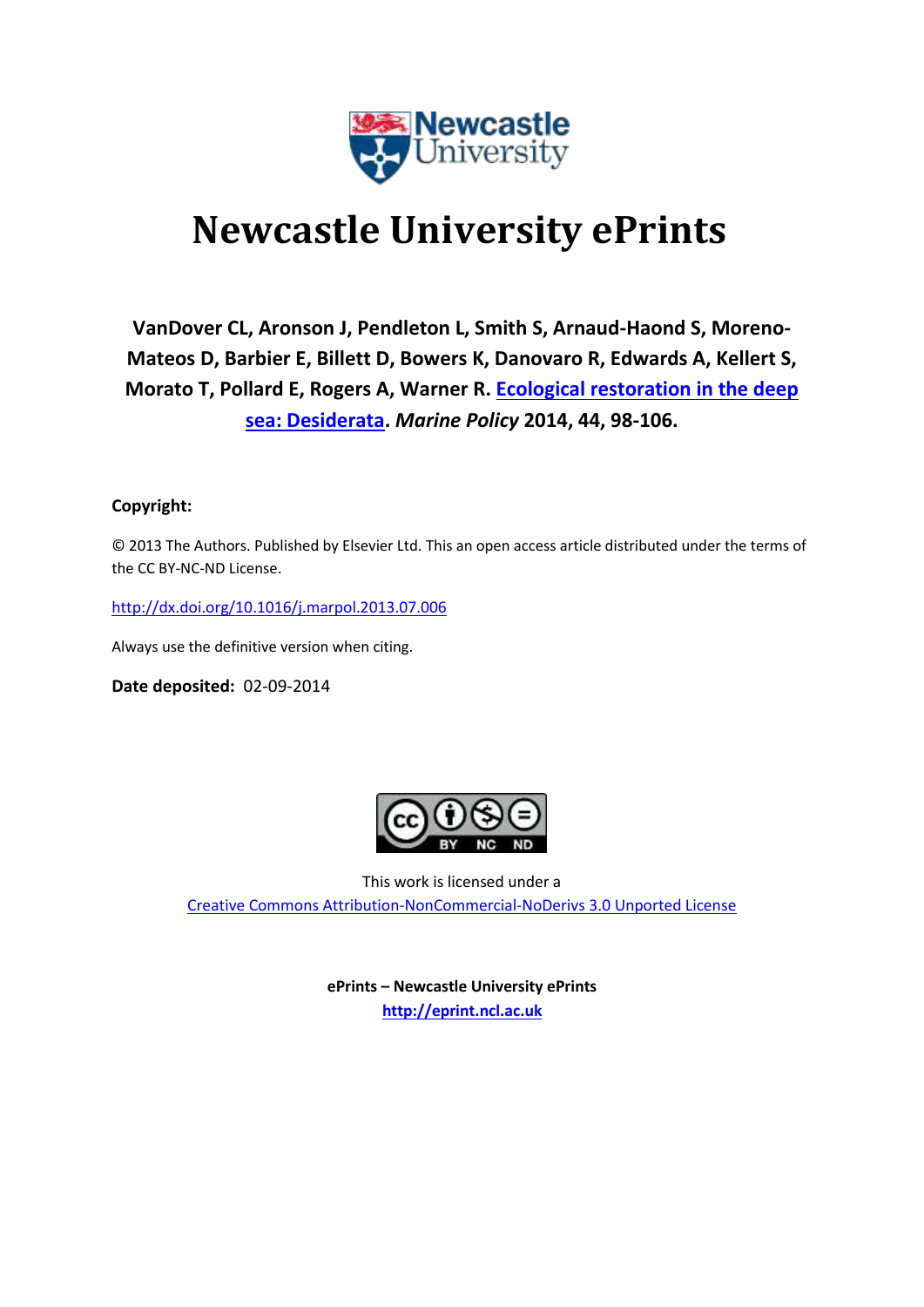Contents lists available at [ScienceDirect](www.sciencedirect.com/science/journal/0308597X)

## Marine Policy

journal homepage: <www.elsevier.com/locate/marpol>



C.L. Van Dover<sup>a,\*</sup>, J. Aronson <sup>b</sup>, L. Pendleton <sup>c</sup>, S. Smith <sup>d</sup>, S. Arnaud-Haond <sup>e</sup>, D. Moreno-Mateos <sup>f</sup>, E. Barbier <sup>g</sup>, D. Billett <sup>h</sup>, K. Bowers <sup>i</sup>, R. Danovaro <sup>j</sup>, A. Edwards <sup>k</sup>, S. Kellert <sup>1</sup>, T. Morato <sup>m</sup>, E. Pollard <sup>n</sup>, A. Rogers <sup>o</sup>, R. Warner <sup>p</sup>

<sup>a</sup> Marine Laboratory, Nicholas School of the Environment, Duke University, 135 Marine Lab Road, Beaufort, NC 28516, USA

<sup>b</sup> Centre d′Ecologie Fonctionnelle et Evolutive (CEFE/CNRS-UMR 5175), Montpellier, France

<sup>c</sup> Nicholas Institute for Environmental Policy Solutions, Duke University, Durham, NC 27708, USA

<sup>d</sup> Nautilus Minerals, 303 Coronation Drive, Milton, Queensland, Australia

<sup>e</sup> Ifremer, Bd Jean Monnet, BP 171, 34203 Sète Cedex, France

f Jasper Ridge Biological Preserve, Stanford University, Woodside, CA 94062, USA

<sup>g</sup> Department of Economics and Finance, 1000E University Avenue, Laramie, WY 82071, USA

h National Oceanography Centre, University of Southampton Waterfront Campus, European Way, Southampton SO14 3ZH, UK

<sup>i</sup> Biohabitats, 2120 Noisette Blvd, Suite 106B, North Charleston, SC 29405, USA

j Department of Life and Environmental Sciences, Polytechnic University of Marche, Via Brecce Bianche, 601321 Ancona, Italy

k School of Biology, Ridley Building, Newcastle University, Newcastle upon Tyne NE1 7RU, UK

<sup>1</sup> School of Forestry & Environmental Studies, Yale University, 195 Prospect Street, New Haven, CT 06511, USA

<sup>m</sup> Centre of IMAR, Departamento de Oceanografia e Pescas, Universidade dos Açores and LARSyS Associated Laboratory, 9901-862 Horta, Portugal

<sup>n</sup> The Biodiversity Consultancy, EURC, 72 Trumpington Street, Cambridge, CB2 1RR, UK

<sup>o</sup> Department of Zoology, Tinbergen Building, South Parks Road, Oxford, OX1 3PS, UK

P Australian National Centre for Ocean Resources and Security, University of Wollongong, Building 233, Innovation Campus, Squires Way, North Wollongong, New South Wales 2522, Australia

#### A R T I C L E I N F O

Article history: Received 24 March 2013 Received in revised form 13 July 2013 Accepted 17 July 2013 Available online 29 August 2013

Keywords: Deep-sea resource use Restoration science Marine policy Hydrothermal vents Cold-water corals

#### **ABSTRACT**

An era of expanding deep-ocean industrialization is before us, with policy makers establishing governance frameworks for sustainable management of deep-sea resources while scientists learn more about the ecological structure and functioning of the largest biome on the planet. Missing from discussion of the stewardship of the deep ocean is ecological restoration. If existing activities in the deep sea continue or are expanded and new deep-ocean industries are developed, there is need to consider what is required to minimize or repair resulting damages to the deep-sea environment. In addition, thought should be given as to how any past damage can be rectified. This paper develops the discourse on deep-sea restoration and offers guidance on planning and implementing ecological restoration projects for deep-sea ecosystems that are already, or are at threat of becoming, degraded, damaged or destroyed. Two deep-sea restoration case studies or scenarios are described (deep-sea stony corals on the Darwin Mounds off the west coast of Scotland, deep-sea hydrothermal vents in Manus Basin, Papua New Guinea) and are contrasted with on-going saltmarsh restoration in San Francisco Bay. For these case studies, a set of socio-economic, ecological, and technological decision parameters that might favor (or not) their restoration are examined. Costs for hypothetical restoration scenarios in the deep sea are estimated and first indications suggest they may be two to three orders of magnitude greater per hectare than costs for restoration efforts in shallow-water marine systems.

 $\odot$  2013 The Authors. Published by Elsevier Ltd. All rights reserved.

☆This is an open-access article distributed under the terms of the Creative Commons Attribution-NonCommercial-No Derivative Works License, which permits noncommercial use, distribution, and reproduction in any medium, provided the original author and source are credited.

 $*$  Corresponding author. Tel.:  $+1$  242 504 7655.

E-mail addresses: [clv3@duke.edu](mailto:clv3@duke.edu) (C.L. Van Dover), [james.aronson@cefe.cnrs.fr](mailto:james.aronson@cefe.cnrs.fr) (J. Aronson), [linwood.pendleton@duke.edu](mailto:linwood.pendleton@duke.edu) (L. Pendleton), [sls@nautilusminerals.com](mailto:sls@nautilusminerals.com) (S. Smith), [sarnaud@ifremer.fr](mailto:sarnaud@ifremer.fr) (S. Arnaud-Haond), [davidmor@stanford.edu](mailto:davidmor@stanford.edu) (D. Moreno-Mateos), [ebarbier@uwyo.edu](mailto:ebarbier@uwyo.edu) (E. Barbier), [dsmb@noc.ac.uk](mailto:dsmb@noc.ac.uk) (D. Billett), [kbowers@biohabitats.com](mailto:kbowers@biohabitats.com) (K. Bowers), [r.danovaro@univpm.it](mailto:r.danovaro@univpm.it) (R. Danovaro), [alasdair.edwards@newcastle.ac.uk](mailto:alasdair.edwards@newcastle.ac.uk) (A. Edwards), [stephen.kellert@yale.edu](mailto:stephen.kellert@yale.edu) (S. Kellert), [telmo@uac.pt](mailto:telmo@uac.pt) (T. Morato), [Edward.pollard@thebiodiversityconsultancy.com](mailto:Edward.pollard@thebiodiversityconsultancy.com) (E. Pollard), [alex.rogers@zoo.ox.ac.uk](mailto:alex.rogers@zoo.ox.ac.uk) (A. Rogers), [rwarner@uow.edu.au](mailto:rwarner@uow.edu.au) (R. Warner).





CrossMark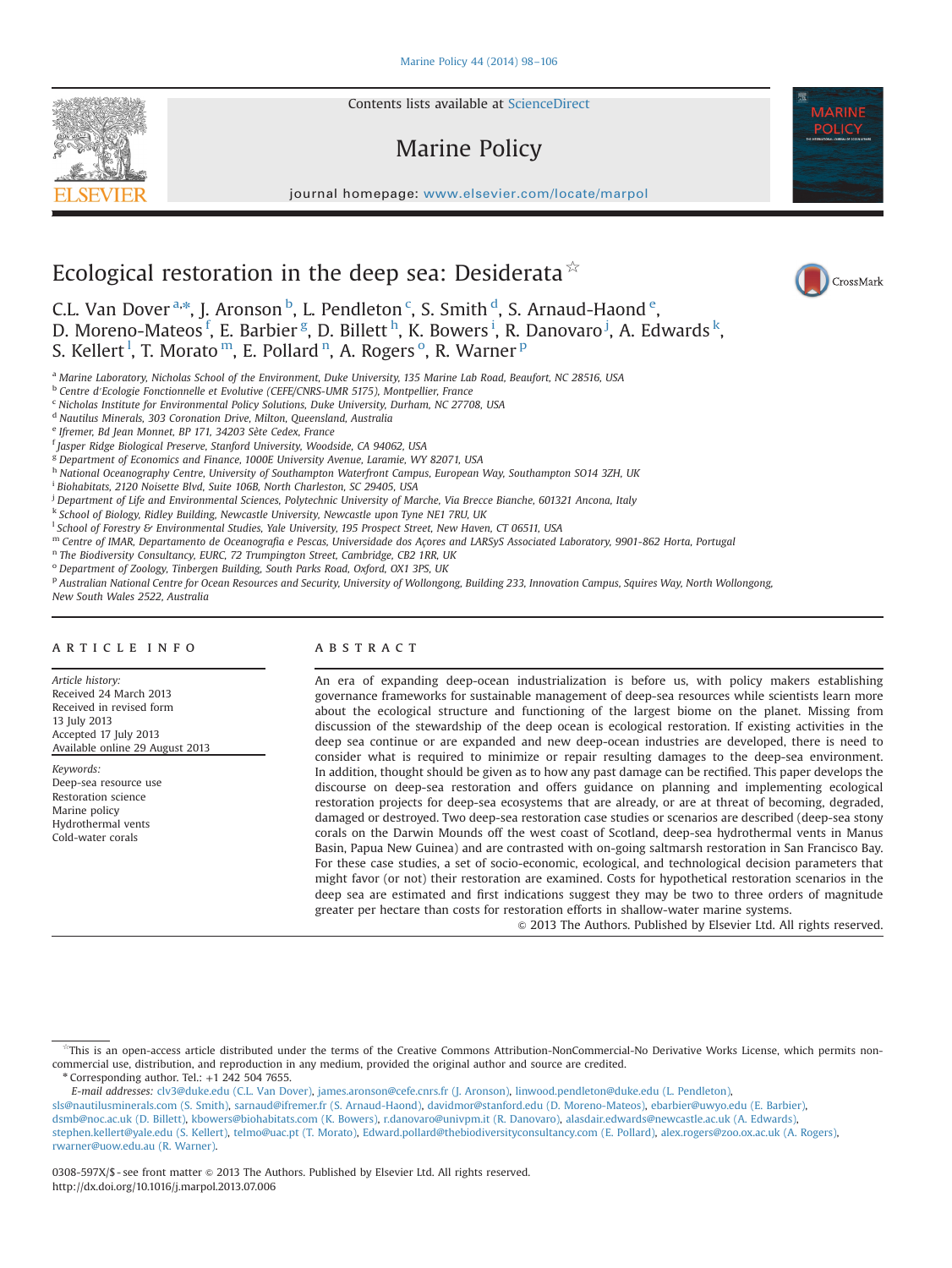#### 1. Introduction

The deep-sea—defined here as ocean beyond the shelf break and depths greater than 200 m—is increasingly recognized as a fertile area for offshore industrialization. Current or future activities include fishing, waste disposal, cable lays associated with telecommunications, scientific research, oil and gas development, bioprospecting, mineral extraction, and tourism. Past, on-going, and anticipated human activities and impacts in the deep sea have been increasingly documented since the start of this century [1–12]. In response to these mounting and potentially synergistic impacts, there have been calls for a precautionary approach to continuing and new activities in the deep sea [6], application of spatial and adaptive management tools [7,13,14], development of research programs to quantify goods and services provided by deep-sea ecosystems [7,15] and continuing study of ocean governance and protection of the marine environment beyond national jurisdiction [16]. In addition, there is a consensus on the need to establish environmental baselines [8,17] and to improve tools to predict, manage and mitigate anthropogenic impacts [6,7,18].

Spatial management of the deep sea—including establishment of networks of marine sanctuaries and protected areas—has received considerable attention [3,11]. Area closures and 'moveon' rules for High Seas bottom fisheries have been implemented by Regional Fisheries Management Organizations [13,19,20]. Other conservation and management tools and actions implemented through international treaties, conventions, and agreements include identification and protection of Vulnerable Marine Ecosystems (VMEs; UNGA61/105) [13,20] and Ecologically or Biologically Significant Areas (EBSAs) [21,22], as well as a call for networks of Chemosynthetic Ecosystem Reserves [23] for deepsea hydrothermal vent and seep ecosystems.

What has been missing to date, however, from the deep-sea conservation, management, and sustainable development discourse is the topic of restoration. Ecological restoration is the process of assisting the recovery of an ecosystem that has been degraded, damaged, or destroyed; it is an intentional activity that reinitiates ecological processes that were interrupted by human activities [35]. Restoration aims to recover biodiversity and ecosystem functioning, health, and integrity, both for humans and for other living organisms [24]. Ecological restoration is increasingly recognized as a global priority in terrestrial and shallow-water ecosystems [25–27]. In contrast, restoration in the deep sea has yet to receive much attention. At its 11th Conference of the Parties (COP11) in October 2012, the Convention on Biological Diversity (CBD) called on its 173 Contracting Parties to commit to helping identify and restore at least 15% of degraded ecosystems for every ecosystem type on the planet by 2020, including the conservation of at least 10% of coastal and marine areas, especially areas of particular importance for biodiversity and ecosystem services (CBD COP11 Decision XI/16).

A key issue regarding deep-sea restoration focuses on the obligation of responsible parties to undertake steps to repair damage that result from commercial or other activities that affect the environment. Industries that impact terrestrial and coastal systems are liable for injuries to natural resources, must declare the damage they cause, and pay for habitat recovery; as such, industry needs to include an assessment of restoration costs in their project plans [28]. International guidelines for management of deep-sea fisheries indicate that this industry does not yet take responsibility for restoring seabed ecosystems after impacts of trawling activities [29]. In contrast, there is evidence that the seafloor minerals extraction industry does consider environmental impacts and the need for offsets. The voluntary IMMS Code for Environmental Management of Marine Mining developed by the International Marine Minerals Society [30] recommends that plans for mining include at the outset procedures that "aid in the recruitment,

re-establishment and migration of biota and to assist in the study of undisturbed, comparable habitats before, during, and after mining operation", including "long-term monitoring at suitable spatial and temporal scales and definition of the period necessary to ensure remediation plans are effective". Such plans are incorporated into the Environmental Impact Statement of the first project to propose mineral extraction at a deep-sea site [31]. In this case, the company involved with the development recognized and embraced the concept of investing in restoration of the deep sea as a corporate responsibility and an important component of a culture of environmental stewardship.

#### 2. Opportunity for restoration in the deep sea

Most of the deep ocean is a huge common space for which all nations share prerogatives and responsibilities. As coastal States claim territorial waters to the limits of continental shelves, they increase their sovereignty over the deep sea and are therefore also key players in deep-sea environmental management and conservation. Governance is limited or underdeveloped regarding most international deep-sea environmental issues and is non-existent for deep-sea restoration, leaving it up to individual entities to decide whether or not restoration should be considered. The 1982 United Nations Convention on the Law of the Sea (UNCLOS) provides a legal order for the seas and oceans that promotes the equitable and efficient utilization of their resources, the conservation of their living resources and the study, protection and preservation of the marine environment. UNCLOS includes the general obligation to protect and preserve the marine environment (Article 192), the duty to protect and preserve rare or fragile ecosystems, and the habitat of depleted, threatened or endangered species and other forms of marine life [Article 194(5)]. Further, States have a duty to cooperate on a global or regional basis in formulating and elaborating international rules, standards and recommended practices and procedures for the protection and preservation of the marine environment (Article 197). These obligations are further specified in the Implementing Agreements for UNCLOS related to the management of seafloor mining in international waters and of straddling and highly migratory fish stocks [32,33]. The opportunity exists to implement guidelines for restoration and rehabilitation as part of a sustainable and ethical environmental management strategy to protect and preserve the marine environment, rare and fragile ecosystems, and vulnerable species, while allowing the responsible use of marine resources.

#### 3. Ecological restoration applied to the deep sea

#### 3.1. Deep-sea ecosystem services and stakeholders

There is increasing recognition that ecosystems should be viewed as economic assets that produce a flow of beneficial goods and services over time, commonly referred to as ecosystem services [34]. Such benefits are diverse and wide-ranging, and generally arise through the natural functioning of relatively undisturbed ecosystems. While humans rarely make direct contact with deepsea ecosystems, they realize direct and indirect benefits from these ecosystems [15], including oil, gas, mineral, and living resources; chemical compounds for industrial, biotechnology, and pharmaceutical uses; gas and climate regulation; waste disposal and detoxification;  $CO<sub>2</sub>$  capture and storage; the passage of transocean communication cables; and cultural services such as education and scientific research.

Stakeholders with an interest in the deep sea include national governments, members of industry, science, intergovernmental panels, NGOs, and citizens. These stakeholder groups will likely evolve and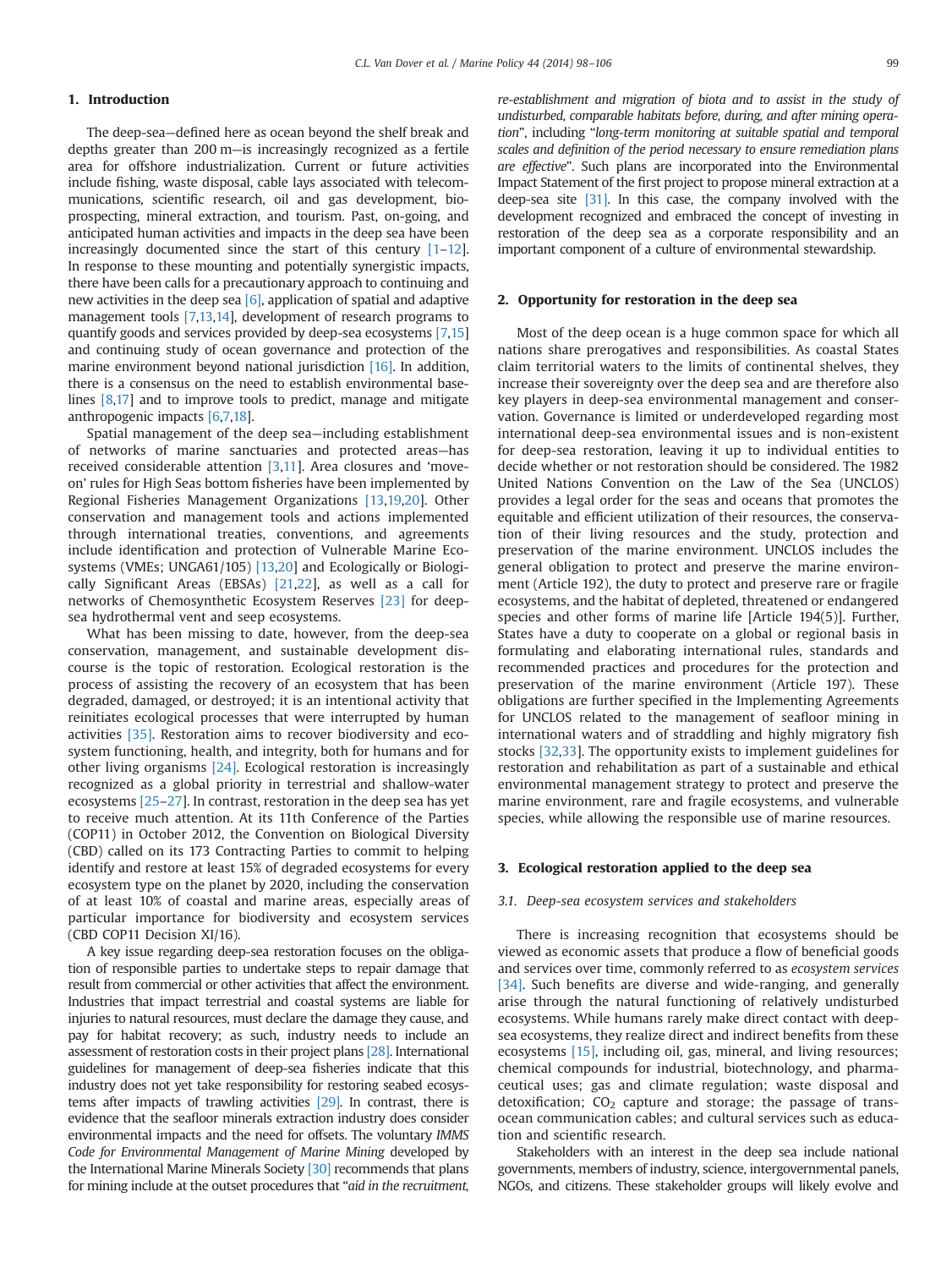expand as human activities increase in the deep sea. The degree of interest and participation in deep-sea restoration will depend upon demand for it by stakeholders and other mechanisms that promote it, e.g., national and international governance frameworks, corporate responsibility. Given that restoration costs in the deep sea will be high (likely orders of magnitude higher) relative to those on land or in shallow water due to the remote and technically challenging aspects of deep-sea manipulations, multi-stakeholder engagement and partnerships could be effective means to share costs and ideas and to maximize benefits of restoration actions and to make collective decisions about whether or not restoration at a particular site is a viable option.

#### 3.2. Principles and attributes of ecological restoration

In the last decade, guidance has been created to improve the application of ecological restoration through the development of principles and attributes to help direct conceptualization, planning, and implementation of restoration projects. This guidance has been set out in a Primer on Ecological Restoration published by the Society for Ecological Restoration [35] and follow-on articles e.g., [24] for terrestrial and shallow-water restoration. An overview of how these restoration guidelines could be adapted to the specific conditions of the deep sea is provided here. A more detailed accounting and discussion of applying ecological restoration principles and attributes to the deep sea may be found in Supplementary material (Tables S1 and S2).

Ecological restoration attempts to return a degraded ecosystem to its historical trajectory [35]. For many ecosystems in the deep sea, although the historical trajectory is not always well understood or well documented, it may be inferred from life history and functional attributes of dominant taxa. For some deep-sea ecosystems (e.g., many hydrothermal vent systems), a historical trajectory is understood or can be reasonably established or inferred [36,37]. For others, more research and data would be needed to determine a historical trajectory. This is especially the case where disturbed ecosystems are exceptionally stable, with organisms of centennial or multi-centennial lifespans (e.g., coral reefs) [38] or substrata that grow on millennial time scales (e.g., manganese nodules) [39]. Ensuring that a functional set of flows, interactions, and exchanges with contiguous or interconnected ecosystems occur in restored deep-sea ecosystems requires an understanding of local and regional hydrodynamics as well as interactions among populations and species. For some patchy ecosystems in the deep sea, such as hydrothermal vents, cold seeps, and some seamounts, the understanding of how networks of these ecosystems interact within a bioregion is a fledgling science [40,41]; for apparently vast ecosystems, such as abyssal plains and manganese nodule beds, the spatial scale of ecosystem networks and characteristics of their ecological and genetic connectivity are poorly understood [42].

Restored ecosystems consist of indigenous species to the greatest practicable extent [35], but a number of factors make it challenging to recognize indigenous versus non-indigenous species or taxa: ranges of species and subspecies are often poorly known because pre-disturbance baselines (including successional sequences following natural disturbance) do not exist for most deep-sea ecosystems, taxonomic diversity is very high, and most species have very low abundance in most of the deep sea  $[43]$ . While it may be more practical in most deep-sea systems to compare indigenous functional groups (e.g., suspension feeders, deposit feeders, size groups, etc.) rather than attempt to census all indigenous species and taxa, restoration actions based on functional groups could promote a change in community structure and species composition and an over-simplification of structure and diversity [18].

Attributes of restored ecosystems also include "connectivity" attributes that describe their relationship to the rest of the world. These include their integration into a larger landscape, their protection from external threats, and the existence of governance in support of restoration. Although all ecosystems are threedimensional in space, this particular attribute is especially important for the ocean and linkages among its ecosystems. Many fish and invertebrates move freely (actively or passively) in both horizontal and vertical dimensions, during some or all life-history stages. Taxa endemic to some deep-sea ecosystems have patchy distributions and populations (or meta-populations) that may be connected and interdependent among sites at spatial scales relevant to maintenance of populations and gene flow. There are thus spatial and temporal dynamics, often on relatively large scales, that make it challenging to understand how well a particular restoration effort fits into a larger landscape. Similarly, there are external threats to the health and integrity of restored deep-sea ecosystems (e.g., global changes in ocean circulation resulting from a warming climate) that may be impossible to avoid or minimize through restoration efforts, because of the physico-chemical connectivity of deep-sea ecosystems resulting from ocean circulation. Because these ecosystems may be interconnected with other ecosystems [44], we may consistently underestimate the entire suite of extended benefits that results from restoration (or that is lost due to damage). Further, governance of deep-sea ecosystems is an emergent property at both national and international levels. These points should not preclude consideration of deep-sea restoration efforts, but they do highlight some of the challenges that restoration practitioners working in the deep sea will need to take into account.

#### 4. Should we restore deep-sea ecosystems?

A key challenge to promoting ecological restoration is to clarify and prioritize restoration opportunities. The basic decision parameters that determine whether or not to restore fall into at least three broad categories of decision parameters: socio-economic, ecological, and technological, within which there are multiple subcategories (Table 1). Socio-economic factors reflect aspects of restoration that are likely to benefit people, impose costs on them, or are otherwise influenced by societal factors. Ecological factors reflect the ecological contribution of the proposed restoration activities. Technical factors deal with the real world difficulties of conducting restoration and the ultimate likelihood that restoration efforts will be successful. Specific factors and considerations that influence the decision to restore or not to restore ultimately lie with the stakeholders involved.

#### 4.1. The Sète workshop: case studies and decision parameters

The authors of this paper—whose expertise spans deep-sea ecology, ecological restoration and restoration practice, economics, ocean governance and policy, environmental management related to seafloor mineral extraction, and human ecology—convened in Sète France (November 2012) and considered how the decision parameters in Table 1 would apply to three specific case studies. As a comparison for deep-sea restoration, we chose one non-deepsea case study, namely on-going restoration of 160 ha of saltmarsh in San Francisco South Bay that had been lost through coastal development. We also selected two different deep-sea habitats as hypothetical cases for restoration. One is an area of patchy stony coral habitat of the Darwin Mounds (UK) that has been damaged by bottom trawling. The other is a hydrothermal vent site in Papua New Guinea that may be damaged by extraction of seafloor massive sulfide deposits (see Box 1 for brief descriptions of each site). One or more of the authors has direct knowledge of each case-study site.

For San Francisco Bay saltmarsh restoration, all of the socioeconomic, ecological, and technological decision parameters listed in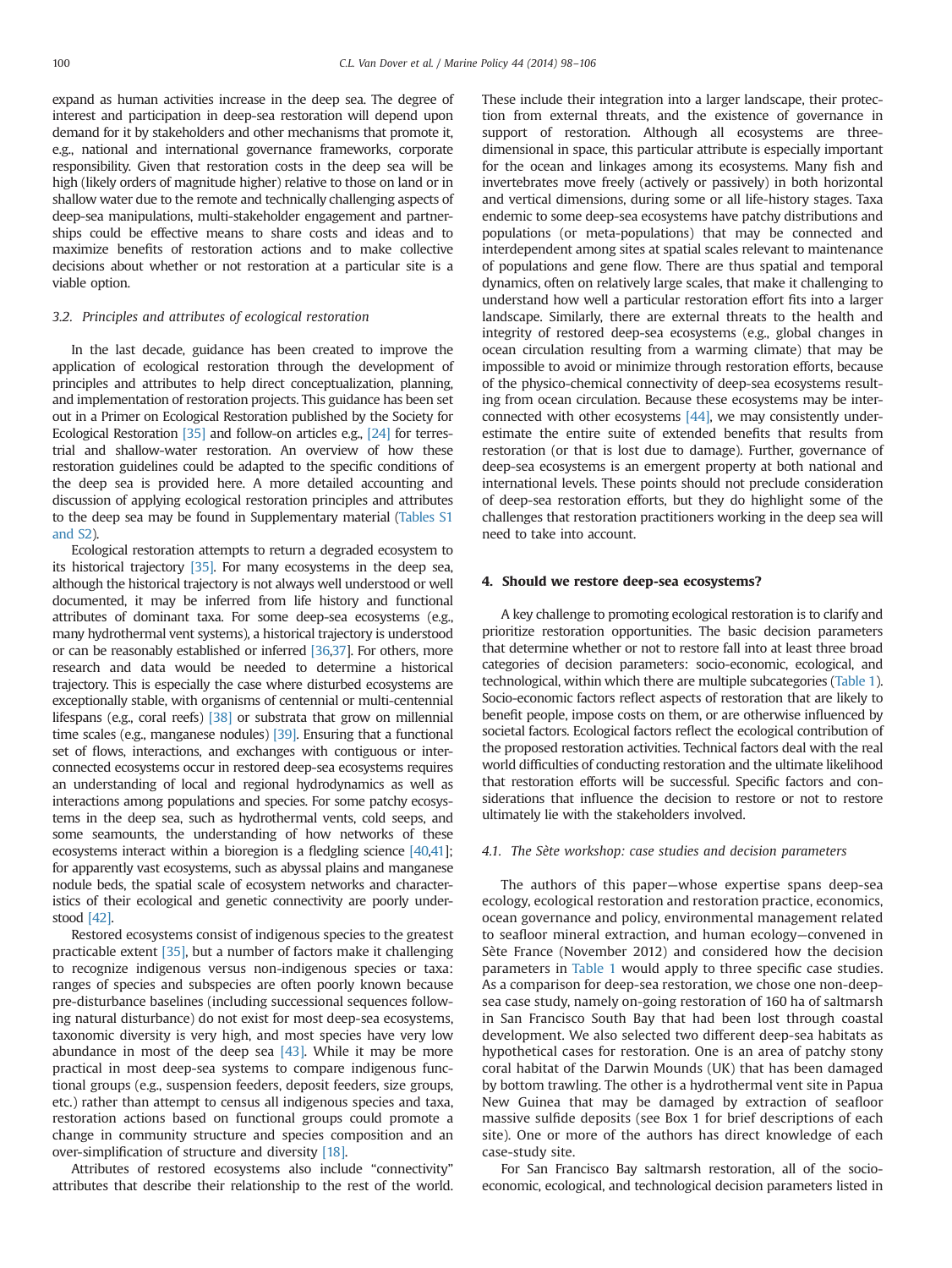#### Table 1

Socio-economic, ecological, and technological decision parameters that may contribute to decisions to undertake ecological restoration in the deep sea and elsewhere, and expert opinion of how these factors apply to San Francisco Bay salt marsh (Marsh) restoration and deep-sea Darwin Mounds stony coral (Coral) and Solwara 1 hydrothermalvent (Vent) restoration case studies (see Box 1). (+): outcome favors restoration effort; (~): outcome may favor restoration effort; (−): outcome does not favor restoration effort; (?): variable or uncertain outcomes with regard to favoring restoration effort.

|                                                                                                                                                                                                                                                                                                                                                                                                                                                                                                                                                                                                                                                                                        | Is restoration<br>favored? |  |  |
|----------------------------------------------------------------------------------------------------------------------------------------------------------------------------------------------------------------------------------------------------------------------------------------------------------------------------------------------------------------------------------------------------------------------------------------------------------------------------------------------------------------------------------------------------------------------------------------------------------------------------------------------------------------------------------------|----------------------------|--|--|
|                                                                                                                                                                                                                                                                                                                                                                                                                                                                                                                                                                                                                                                                                        | Marsh Coral Vent           |  |  |
| Socio-economic decision parameters<br>Ecosystem benefits (likelihood)<br>How large and lasting are the human benefits of the restoration effort, including ecosystem goods provided by deep-sea ecosystems? Are these<br>systems of biophilic importance? Because restoration is an inherently human-driven activity, society is more likely to favor restoration when people<br>feel they benefit from restoration, directly or indirectly                                                                                                                                                                                                                                            |                            |  |  |
| Governance<br>Is there an effective civil governance structure that supports or requires restoration? In some cases, laws or contracts may dictate that restoration is<br>a pre-requisite for current or planned activities that may damage the sea floor. In other cases, laws and international treaties and conventions may<br>simply encourage restoration or provide a legal context to increase the likelihood that an area will be restored                                                                                                                                                                                                                                     |                            |  |  |
| Cost<br>What is the cost of restoration? Like any environmental management or intervention decision, it is important that scarce resources be spent wisely.<br>All things being equal, higher costs will make restoration more unlikely                                                                                                                                                                                                                                                                                                                                                                                                                                                |                            |  |  |
| Societal pressure<br>Are there societal pressures to restore? Societal pressure alone may make restoration more likely. Societal pressures include pressure from NGOs,<br>stakeholders, the public, and even corporate culture that seeks to minimize environmental impacts of industrial activities<br>Financial incentives                                                                                                                                                                                                                                                                                                                                                           |                            |  |  |
| Are there financial or other incentives/rewards that might encourage restoration? Are there payments or rewards available for the ecosystem<br>services restored or the biodiversity maintained through restoration, whether direct, or indirect (e.g., eco-certification)? Are there penalties for<br>failure to restore, e.g., fines, or customer dissatisfaction?                                                                                                                                                                                                                                                                                                                   |                            |  |  |
| Wider socio-economic impacts<br>Does the restoration activity itself have wider socio-economic impacts beyond the benefits of a restored ecosystem (e.g., job creation and alleviation<br>of poverty)?                                                                                                                                                                                                                                                                                                                                                                                                                                                                                 |                            |  |  |
| <b>Ecological decision parameters</b><br>Ecological vulnerability<br>Is the ecosystem an Ecologically and Biologically Significant Area (EBSA), for example? EBSAs are marine areas in need of special protection in open-<br>ocean waters on the seabed and are defined by seven criteria adopted by the Conference of the Parties to the Convention on Biodiversity CBD (CBD)<br>COP 9, Decision IX/20, 2008): uniqueness or rarity; special importance for life history of species; importance for threatened, endangered or<br>declining species and/or habitats; vulnerability, fragility, sensitivity, slow recovery; biological productivity; biological diversity; naturalness |                            |  |  |
| Wider ecological benefit (likelihood)<br>Does restoration of the ecosystem have a wider ecological benefit? Is the area to be restored a key sources of propagules? Would restoration<br>reintroduce or reinforce populations of critical species?                                                                                                                                                                                                                                                                                                                                                                                                                                     |                            |  |  |
| Natural recovery<br>Is there a high likelihood of natural recovery even in the absence of restoration? Such recovery could be due to the fact that the ecosystem is one<br>already adapted to frequent natural disturbances or is downstream of "sources" of colonizers. Restoration may be less likely to occur if the chance of<br>unassisted recovery is high                                                                                                                                                                                                                                                                                                                       |                            |  |  |
| Large relative ecological impact<br>Is the impact of the restoration, whether measured in area or another ecological metric, large relative to the whole ecosystem or populations within<br>the ecosystem? Will this restoration activity help to restore a substantial amount of habitat or other measure of the degraded ecosystem? Will it<br>have beneficial impacts on other ecosystems with which it interacts? Restoration with a larger 'ecological footprint' may be more likely for some<br>deep-sea ecosystems                                                                                                                                                              |                            |  |  |
| <b>Technological decision parameters</b><br>Success (likelihood)<br>Are the proposed restoration strategies likely to be successful? Restoration success is influenced by factors that could reduce likelihood (e.g., natural<br>catastrophic disturbances, lack of knowledge, human factors) and those that could improve likelihood (e.g., resilience and known capacity for<br>unassisted recovery). Where likelihood of success is low, restoration may be less likely, unless undertaken for research and development purposes                                                                                                                                                    |                            |  |  |
| Technically feasible (likelihood)<br>Is the restoration activity, including monitoring and adaptive management, technically difficult? This decision parameter highlights the logistical<br>and technical difficulty of carrying out restoration activities and is closely related to "cost of restoration" and "likelihood of success"                                                                                                                                                                                                                                                                                                                                                |                            |  |  |
| Technological advancement (likelihood)<br>Does the restoration activity increase our technical knowledge and capacity for future restoration? Because we have limited experience restoring<br>many types of ecosystems, restoration activities in the present could provide technical, scientific, and financial lessons that will benefit restoration<br>in the future. Some restoration efforts may be undertaken primarily for the sake of improving knowledge and know-how that could permit scaling<br>up in a cost-effective fashion                                                                                                                                             |                            |  |  |

Table 1 favor or likely favor the current restoration efforts [45,46]. This observation is borne out by California Law AB 2954, which established the San Francisco Bay Restoration Authority in 2008 with overwhelming public support, despite the \$1.43 billion-dollar price tag of restoration (Environmental News Service 28 August 2007 "Cost to restore San Francisco Bay wetlands—\$1.43 Billion"). Salt marshes generate ecosystem goods and services that are part of daily life for people living in the San Francisco area including shoreline protection, recreational and commercial opportunities, and wildlife.

The remoteness of the deep sea and the general lack of awareness on the part of the public about the deep sea suggest that a socioeconomic case for restoration may not be as easy to make for deepsea restoration as for coastal restoration (Table 1). Within the deep sea, the link between socio-economic pressures to restore (e.g., benefits from restored goods and services, regulatory requirements, societal pressure) depends on the circumstance. For example, stony corals from the Darwin Mounds (Box 1) are beyond the experience of most people, but they do provide habitat for commercially important fish and may offer future opportunities for pharmaceutical and materials research [47]. The Solwara 1 hydrothermal vent site (Box 1) and other hydrothermal vents are also generally far removed from public perception, apart from scientific stakeholders,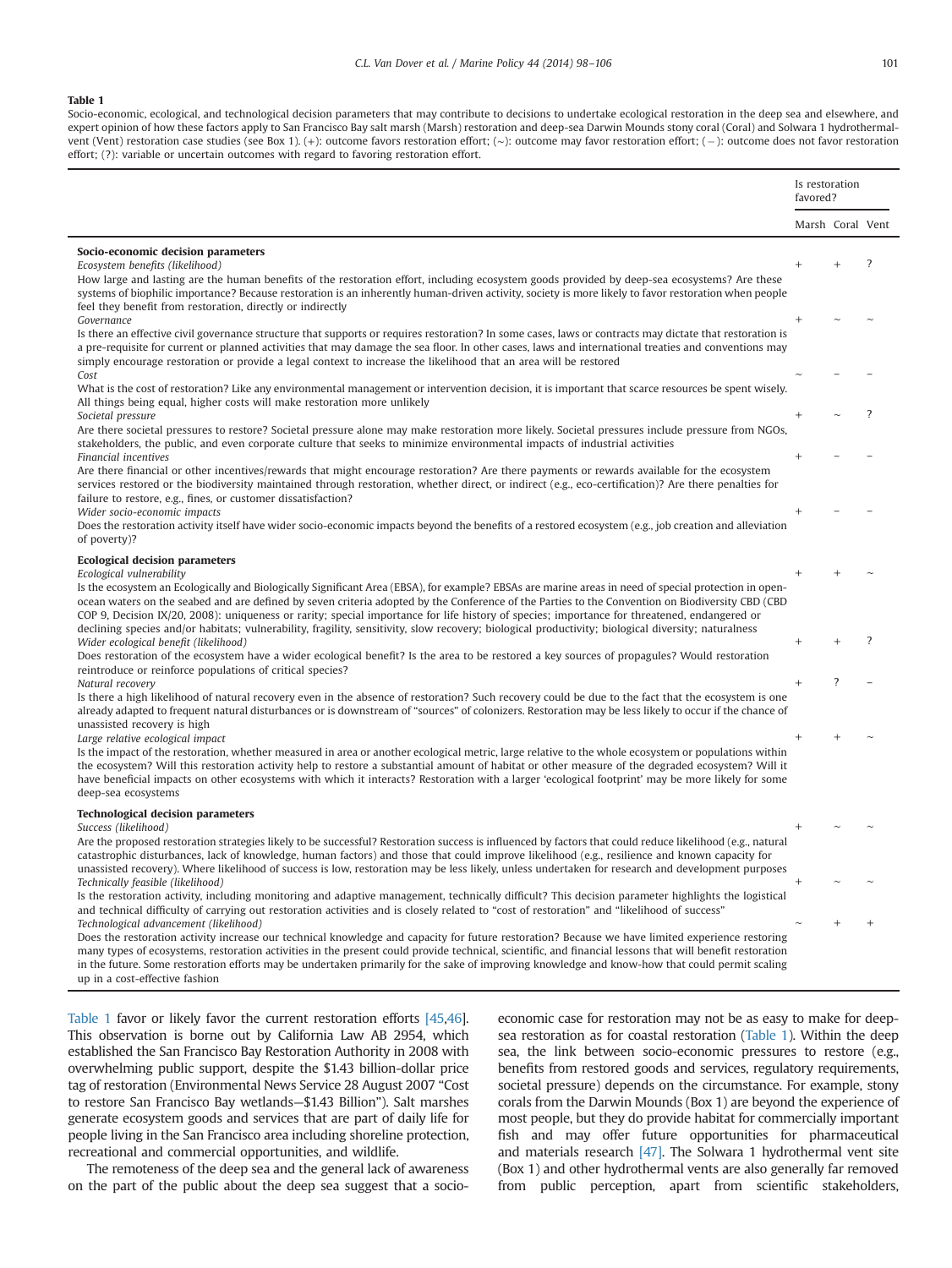#### **Box 1–**San Francisco Bay Salt Pond and Wetlands Restoration

By the 1960s, more than 70% of the tidal wetlands of San Francisco Bay had been destroyed due to diking and filling for agriculture, hunting, salt pond construction, and urban and industrial development [46]. The lost wetlands included a combination of tidal salt, brackish, and freshwater marshes. Associated with loss of wetlands and with coastal development were loss of biodiversity, water quality, fisheries, shoreline protection, bird habitat, recreational opportunities and other ecosystem goods and services [69].

*Darwin Mounds coral reef restoration*

The Darwin Mounds comprise hundreds of small (100 m diameter, 5 m relief) mounds in the NE Rockall Trough (900– 1100 m water depth off the west coast of Scotland) colonized by cold-water corals (*Lophelia pertusa* and other species) that create habitat for fish and invertebrates [70]. The corals feed on zooplankton and reproduce vegetatively as well as by sexual reproduction through broadcast spawning. They are sensitive to water quality (temperature, water flow, pH), and have an associated fauna of diverse invertebrate taxa. Characteristics of a healthy reef include on-going accretion and self-recruitment, high biodiversity of associated fauna, and good coverage by live coral.

Bottom trawling at the Darwin Mounds was known to have taken place between 2000 and 2003; temporary emergency closure was put in place in 2003, followed by permanent closure to bottom trawling in 2004 [71]. Longevity of *Lophelia pertusa* colonies is estimated to be several decades to 100 yr [72]; the age of the Darwin Mounds is likely to be on the order of 10,000 yr by comparison with coral mounds of nearby Rockall Bank [73]. There is evidence that there are benefits of deep-sea corals perceived and appreciated by society, based on choice experiments showing a willingness-to-pay value for coral protection (1 per annum tax) [74] and benefits are realized through fishing [4]. Fragments of broken corallites of *L. pertusa* show rapid regeneration potential in the laboratory [75], suggesting that laboratory propagation may be feasible in support of subsequent restoration efforts.

*Solwara 1 hydrothermal vent restoration*

Solwara 1 is a weakly active seafloor hydrothermal vent field comprising inactive and actively venting areas at 1500 m in Manus Basin, Papua New Guinea. The site has a deposit of commercial-grade seafloor massive sulfide (SMS) rich in copper, gold, and silver [76]. Locally dense populations of snails that host chemoautotrophic bacterial endosymbionts and associated fauna live where warm water flows through the sulfide mounds [77] and for which a number of predisturbance baseline studies have been undertaken as part of the Environmental Impact Assessment process e.g., [31,78,79]. The snails present (*Alviniconcha* spp. and *Ifremeria nautilei*) are endemic to hydrothermal vent ecosystems and are found at other vent fields in Manus Basin and elsewhere in the South Pacific region. The natural disturbance regime is considered to be relatively intense at Solwara 1, with the warm water flows on which the snail holobionts depend subject to clogging, sealing, or other disruptions on annual or sub-annual timescales. The faunal assemblage associated with these hydrothermal vents is thought to be relatively resilient, with species having life history characteristics that allow for rapid colonization of suitable habitat and subsequent rapid growth and reproduction [61].

bioprospectors, and documentary film makers, but may offer scientific and societal benefits, including knowledge and education [48– 50]. Restoration of the Darwin Mounds corals or the Solwara 1 hydrothermal vent site will not have wider socio-economic impact (e.g., job creation) in the way that restoration of the San Francisco Bay wetlands will. More difficult to quantify, but extremely important, are existence values of deep-sea ecosystems, which contribute to perceived ecosystem benefits and may favor decisions to restore. There can also be societal pressures that favor restoration, such as a corporate culture of environmental responsibility. There are no financial or other incentives in place that might favor a decision to restore either deep-sea ecosystem; the high cost of deep-sea restoration (developed in Section 4.2) does not favor restoration.

Ecological decision parameters favor restoration in San Francisco Bay wetlands, Darwin Mounds stony corals, and Solwara 1 hydrothermal vents in different ways. San Francisco Bay wetlands restoration will have large relative ecological impact by providing, for example, nursery habitat for fish and crustaceans and habitat for marsh birds, as well as wider ecological benefit such as subsidy to detrital food chains of estuaries and enhanced productivity of estuarine organisms [51]. The Darwin Mounds stony corals stand out as ecologically vulnerable: loss of reef structure by bottom trawling [52] has resulted in reduction in biodiversity and reproductive success of associated invertebrates and fish [53]. Growth rate of a reef coral is estimated to be on the order of a millimeter or so per year [54]; it takes hundreds of years for a colony to reach a diameter of 10–30 m and thousands of years to build a reef patch [53]. Once restored and protected from further impact, these coral systems are likely to persist and deliver natural goods and services for a very long time [55]. Hydrothermal vents are considered to have a high likelihood of unassisted recovery and furthermore, are likely to undergo natural catastrophic destruction through tectonic or volcanic activity, meaning vent taxa have adaptive strategies to cope with disturbance and thus may be resilient to it. Because the ecological benefits of restoration in the deep sea are unknown, a prudent approach might be to undertake targeted restoration and monitor its impacts to get a better understanding of the benefits of doing so.

Restoration practices for San Francisco Bay marshes are technologically better understood than those of any deep-sea environment, though success of restoration efforts even in a coastal system is varied [46]. Deep-sea ecosystems may be some of the most technologically difficult ecosystems to restore, but the developing capacity to undertake complex and costly industrial activities in the deep sea indicates that ecological restoration is also technologically feasible. Notwithstanding, for Darwin Mounds and Solwara 1, the ability to implement a restoration project with even modest goals is unknown. At the outset, restoration efforts might be more in the realm of a scientific and technological experiment and learning, than actual restoration practice that could be scrutinized as rigorously as a contemporary land-based restoration project or program. In these deep-sea cases, opportunity for technological and scientific advancement may be one of the strongest decision parameters favoring investment in restoration efforts.

The decision parameters listed in Table 1 reveal the complexity of decision-making when contemplating whether or not to restore areas of the deep sea. Some opportunities will likely be considerably costlier than others. Restoration investments will likely be made preferentially for those opportunities where benefits are greater, likelihood of success are higher, and costs are lower. Benefits include recovery of ecosystem services, contribution to corporate culture, or restoration of habitats of particular scientific, cultural, and, in effect, biophilic value [56]. As noted, restoration may also be undertaken simply to improve knowledge of potential restoration methods. Not all deep-sea restoration opportunities will generate large ecological or human benefits in the short-term.

The Darwin Mounds and Solwara 1 habitats cover relatively small areal extents but support communities of organisms that garner attention and make them good case studies for thinking about the potential for ecological restoration. On a very different scale are manganese nodule beds, which cover huge expanses of the seafloor. Early estimates suggested a single commercial mining effort might plow up to1  $km^2$  per day or, over a decade, an area the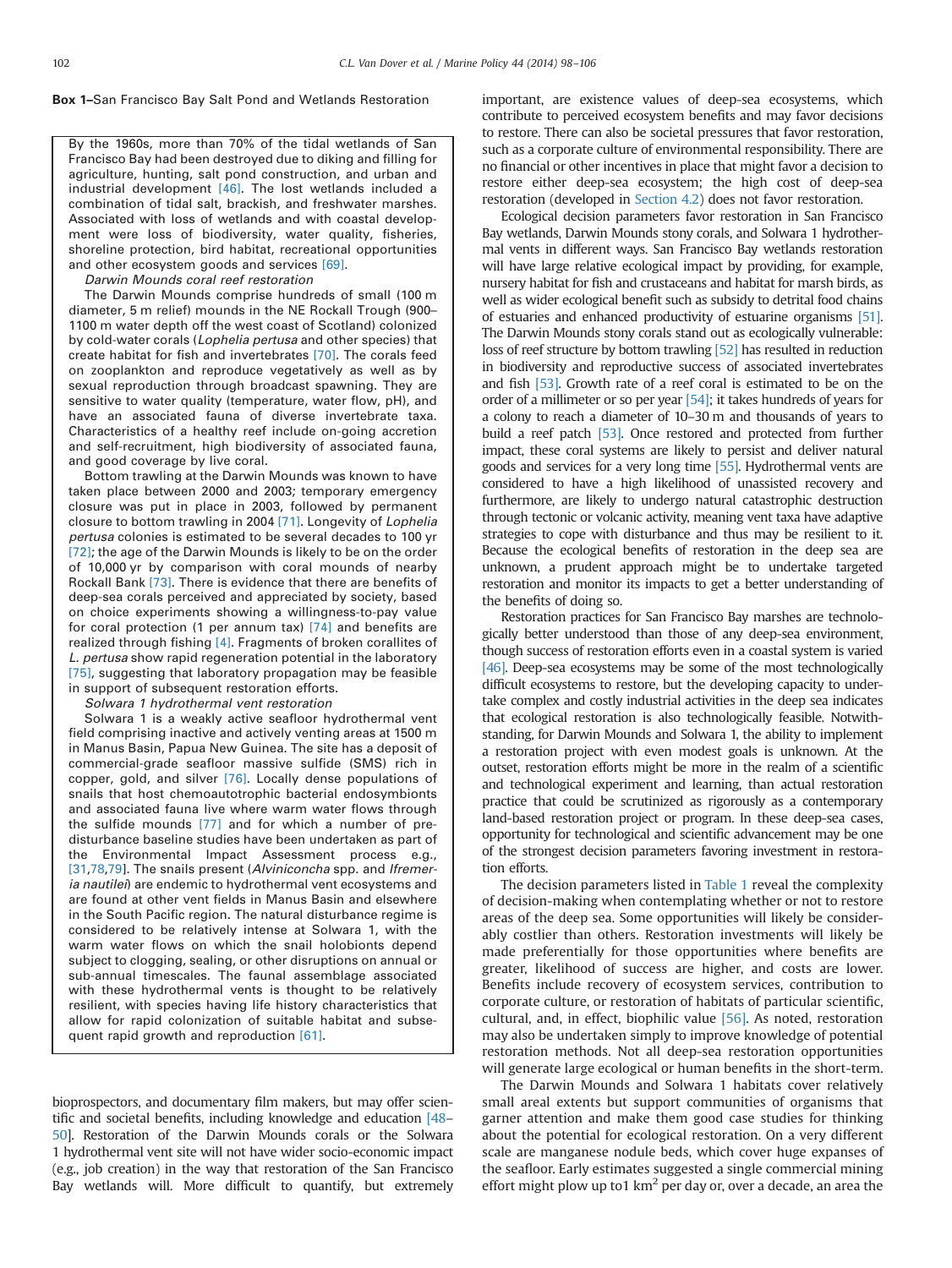size of Germany [3]; more recent estimates suggest a rate sixty times slower than this (Parianos, pers. comm., Nautilus Minerals). Nodules take millennia to form and the biota associated with manganese nodule beds is relatively obscure and non-charismatic, but their contribution to biotic diversity is very high. How do we begin to contemplate restoration of nodule beds, bearing in mind factors such as these? In such a case, restoration simply may not be the optimal goal or tool for environmental management.

#### 4.2. The Sète workshop: the cost of deep-sea restoration

Costs of deep-sea restoration are expected to be high, but the magnitude in difference between costs of shallow-water vs. deepsea restoration projects has not been calculated for realistic scenarios. To this end, participants at the Sète Workshop also developed estimates of the cost per hectare to implement experimental deep-sea restoration in the scenarios described above. These costs are then compared to those of saltmarsh and shallowwater coral restoration projects.

#### 4.2.1. Darwin Mounds scenario

The Darwin Mounds are located off the coast of Scotland [57], where bottom trawling has damaged some mounds of stony coral [52,58] such that little remains of the original corals but mobile beds of rubble [4]. A hypothetical pilot restoration project is described here with the goal of reestablishing the destroyed reef structure. It does not take into account major geoengineering of the seabed that might be required to reconstruct the elevated sandbanks upon which the corals occurred originally. The project would use a laboratory propagationand-transplant protocol within an adaptive management framework to test the efficacy of coral transplants at two densities (10 and 20 1  $m<sup>2</sup>$  patches of corallites distributed over a 10-m  $\times$  10-m area of former coral reef, three replicates of each density; i.e., total area under experimental restoration would be  $600 \text{ m}^2$  or 0.06 ha). Corallite fragments of Lophelia pertusa have a relatively fast growth rate in

the laboratory (up to 2.5 cm  $yr^{-1}$ ) [59], although growth in the field is much lower (3.8 mm  $yr^{-1}$ ) [60] and would be attached to substrata using inserts at 15-cm spacing. Coral fragments would be harvested sustainably by collecting short fragments of coral tips. These fragments would be propagated in the laboratory, attached to anchor substrata, positioned on the seafloor, and monitored for coral growth and biodiversity of associated fauna. Three adjacent coral rubble patches would serve as reference areas. Measures of success would include demonstration that transplanted corals grow and propagate through sexual and asexual reproduction and an increase in associated biodiversity.

Costs for this hypothetical restoration effort (Table 2a) are estimated using standard practices for proposals from academic research institutions [e.g., Grant Proposal Guide for the National Science Foundation USA or the Research Grants Handbook for the Natural Environment Research Council UK] and include salaries for a Project Manager and technician, monitoring equipment and miscellaneous supplies for corallite grow-out in a shore-based facility, field sampling of coral and corallite deployment, and post-deployment monitoring cruises. The technician would be responsible for corallite culture and construction of deployment arrays as well as for maintenance of monitoring equipment and data analysis post-deployment. The amount of shiptime required is based on expert knowledge of workshop participants who routinely work in the deep sea using research vessels. Most of the direct costs (80%) of the restoration effort are associated with this shiptime, and include use of remotely operated and autonomous underwater vehicles.

#### 4.2.2. Solwara 1 scenario

Solwara 1 is a hydrothermal vent site located off the coast of Papua New Guinea and covers an area of ~0.1 km<sup>2</sup> (10 ha) of seafloor. Commercial mineral extraction to recover a copper-, gold-, and silver-rich seafloor massive sulfide deposit will remove some actively venting and inactive substrata and their associated organisms; the extraction plan leaves some patches of vent habitat intact

#### Table 2

Hypothetical project costs (direct costs only) for 5-yr deep-sea restoration efforts at Darwin Mounds and Solwara 1. Costs are in 2013 US dollars. Salaries are based on current competitive salaries in a university setting. Costs for research vessels are based on 2012 day rates (rounded) for R/V Knorr (\$43K), ROV Jason (\$22K), and AUV Sentry (\$15K) provided by the operator (Woods Hole Oceanographic Institution; E. Benway, pers. comm.). Indirect costs can be ≥50% of direct costs, depending on institutional policies.

| <b>2a. Darwin Mounds stony corals</b> (600 m <sup>2</sup> or 0.06 ha) <sup>a</sup><br>Project manager (technical staff; 1 month per year, 5 yr @\$12K per month) | Direct costs<br>\$60,000 |
|------------------------------------------------------------------------------------------------------------------------------------------------------------------|--------------------------|
| Lab grow-out technician (12 months per year @\$6.5K per month $\times$ 5 yr)                                                                                     | \$390,000                |
| Miscellaneous supplies (\$4K per year)                                                                                                                           | \$20,000                 |
| Time-lapse cameras $(9 \times $50K$ each)                                                                                                                        | \$450,000                |
| Sampling cruise (ROV; 7 d @\$65K per day)                                                                                                                        | \$455,000                |
| Corallite and camera deployment cruise (ROV; 27 d $\omega$ \$65K per day)                                                                                        | \$1,755,000              |
| Camera maintenance and survey cruises (AUV, ROV; 7 d $\omega$ \$80K per day $\times$ 3 yr)                                                                       | \$1,680,000              |
| <b>Total direct costs</b>                                                                                                                                        | \$4,810,000              |
| <b>2b. Solwara 1 hydrothermal vent</b> (72 m <sup>2</sup> or 0.007 ha) <sup>b</sup>                                                                              | Direct costs             |
| Project manager (technical staff; 1 month per year, 5 yr @\$12K per month)                                                                                       | \$60,000                 |
| Lab technician (12 months per year @\$6.5K per month $\times$ 5 yr)                                                                                              | \$390,000                |
| 3-D Substrata (\$2K per edifice, 18 edifices)                                                                                                                    | \$36,000                 |
| Miscellaneous supplies (\$4K per year)                                                                                                                           | \$20,000                 |
| Time-lapse cameras $(9 \times $50K$ each)                                                                                                                        | \$450,000                |
| Substratum deployment cruise (ROV; 15 d @ \$65K per day)                                                                                                         | \$975,000                |
| Transplant and camera deployment cruise (ROV; 27 d $\omega$ \$65K per day)                                                                                       | \$1,755,000              |
| Camera maintenance and survey cruises (AUV, ROV; 7 d $\omega$ \$80K per day $\times$ 3 visits)                                                                   | \$1,680,000              |
| <b>Total direct costs</b>                                                                                                                                        | \$5,366,000              |
|                                                                                                                                                                  |                          |

<sup>a</sup> A project manager is employed for 1 month per year for 5 yr; a full-time technician is employed in year 1 to propagate the corals and to engage in daily needs for mission planning and data analysis for 5 yr. Salaries include fringe benefits. Supplies for propagation and miscellaneous laboratory and shipboard expenses are budgeted. A ship and a remotely operated vehicle (ROV) are required to collect corallites and then to deploy coral substrata and imaging systems; additional cruises are required to maintain imaging systems (ROV) and survey with an autonomous underwater vehicle (AUV).

<sup>b</sup> A project manager is employed for 1 month per year for 5 yr; a lab technician constructs edifices and engages in daily needs for mission planning, data analysis and reporting. Salaries include fringe benefits. Supplies for construction of edifices are budgeted, with additional funds budgeted for miscellaneous laboratory and shipboard expenses. A ship and a remotely operated vehicle (ROV) are required to deploy edifices and then to transplant organisms and deploy imaging systems; additional cruises are required to maintain imaging systems (ROV) and survey with an autonomous underwater vehicle (AUV).

<sup>c</sup> This figure does not include vessel and ROV mobilization and demobilization costs, which depend on ship locations and availability.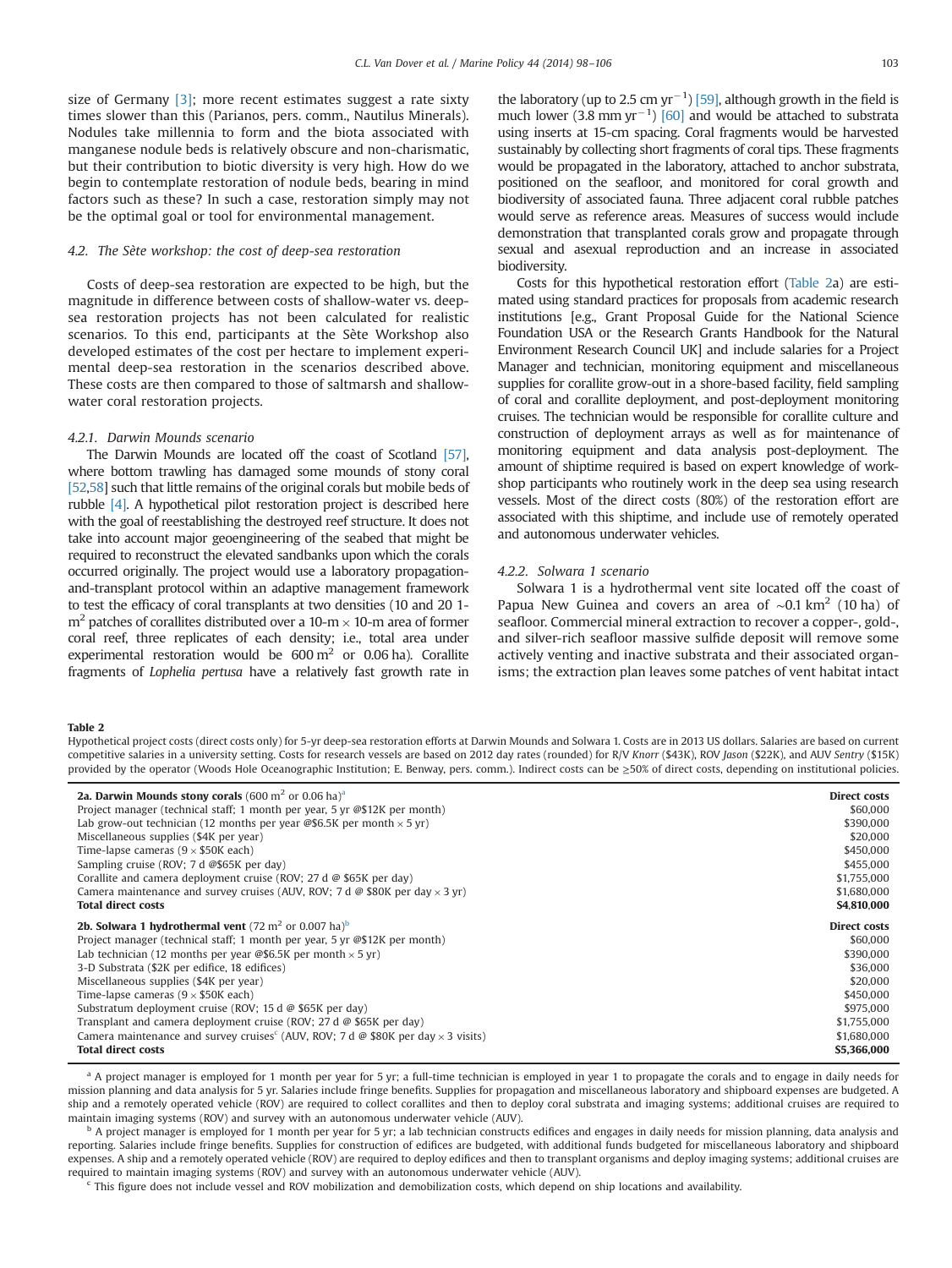within the Solwara 1 field. The expectation is that the fauna at active vents will likely recover passively and relatively quickly (within a decade) through natural processes of colonization [61]. Despite this likely resilience, a restoration project is envisioned to facilitate this recovery process. The restoration objective is reestablishment of 3-dimensional conical edifices (∼0.5-m radius, 2 m height =  $\sim$ 4 m<sup>2</sup> surface area) after mineral extraction is completed within an area, to support fauna associated with actively venting (e.g., holobiont provannid snails) and inactive sulfide deposits (e.g., stalked barnacles). The edifices would be deployed on active fluid flows to mimic active sulfide deposits and over areas without fluid flow to mimic inactive vents. Animals would be transplanted from the area in front of the extraction tools to the appropriate (active or inactive) edifice structures deployed in the area behind the extraction tools. The experimental restoration design would include 2 states (active and inactive), 3 conditions (high, medium, low density transplants), and 3 replicates per condition. Three adjacent untreated active and inactive sites would serve as reference areas, thus allowing a comparison between assisted and unassisted recovery. Measures of success would include demonstration that transplanted invertebrates survive and evidence of growth and recruitment.

We use a cost model for Solwara 1 (Table 2b) similar to that used for the Darwin Mounds scenario, i.e., as an academic activity, with the addition of funds to cover cost of construction of substrata and ship time to accommodate deployment of these substrata. The technician would be responsible for construction of substrata as well as for maintenance of monitoring equipment and data analysis post-deployment. As with the Darwin Mounds scenario, most of the direct costs (80%) for the Solwara 1 restoration scenario are associated with ship use, including use of remotely operated and autonomous underwater vehicles.

#### 4.2.3. Deep-sea restoration costs and context

Both the Darwin Mounds and Solwara 1 restoration scenarios described above are estimated to cost between \$4.8 and 5.4 M, but because the area under restoration differs between scenarios (Darwin Mounds: 0.06 ha; Solwara 1: 0.007 ha), the total direct cost of the Darwin Mounds restoration scenario is estimated to be about  $\sim$ \$75 M ha<sup>-1</sup>, while the Solwara 1 scenario is estimated to be an order of magnitude higher at ~\$740 M ha $^{-1}$ . To place these values in context, restoration costs for the 160 ha in San Francisco Bay range from \$0.1M ha<sup>-1</sup> to \$0.2 M ha<sup>-1</sup> (Biohabitats, 2008, unpublished). The lower cost range includes breaching existing levees, allowing natural sediment transport and erosion processes to self-form tidal flat elevations and channels, and natural colonization of vegetation species. In addition to breaching existing levees, the higher cost range includes actively filling, grading and excavating tidal channels within the site to achieve a predetermined marsh morphology, and actively planting the marsh to achieve predetermined vegetation communities. The median cost for 11 case studies of shallow-water coral reef rehabilitation was just under \$500,000 ha<sup>-1</sup> [62], although costs of restoring coral reefs badly damaged during ship-groundings have ranged from \$5.5 M ha<sup>-1</sup> (M/V Elpis) to  $>$  \$100 M ha<sup>-1</sup> (R/V Columbus Iselin: \$3.76 M in natural resource damages applied primarily to restoration in response to destruction of 345 m<sup>2</sup> reef) [63].

Deep-sea restoration will be expensive, likely two to three orders of magnitude more expensive than restoration undertaken in shallowwater ecosystems. Restoration costs should be considered a priori when planning activities that impact ecosystems in the deep sea. Partnerships and collaborations with industries that operate ships and underwater assets in the area might contribute to some of the at-sea costs. The cost of deep-sea restoration will also be reduced through economies of scale (e.g., by increasing the area restored) and through development of specialized underwater tools, including taskoptimized Remotely Operated Vehicles (ROV) that can operate off smaller, less costly vessels and a relatively low-cost, Autonomous Underwater Vehicle (AUV) specialized for monitoring activities, and, possibly, through use of cabled observatories. Costs may also be reduced through development plans that incorporate restoration activities occurring concurrent with the activity. This would work particularly well where similar assets are required for both activities (e.g. vessels, ROVs, AUVs, etc.).

#### 5. Conclusions: a way forward

Principles and attributes of ecological restoration, originally formulated for terrestrial and coastal ecosystems [35] can be applied to the deep sea. While there are no human populations associated with the deep-sea environment, scientists, industry, NGOs, and citizens are among the stakeholders who value the deep sea in many different ways, and decisions to undertake deep-sea restoration programs will result from a mix of socioeconomic, ecological, and technological factors. There has already been large-scale negative impact to some deep-sea ecosystems (e.g., deep-water corals, seamounts) with unknown effects on ecosystem resilience and delivery of ecosystem services. Where deleterious human impacts are extant or expected, restoration should be considered as part of an impact mitigation hierarchy [64] wherein restoration is financed and undertaken after all effort has been made to avoid and minimize impacts. The scope for unassisted restoration—sometimes called passive restoration—should be assessed for each type of deep-sea ecosystem; practices can be developed to facilitate this 'natural', relatively low-cost restoration approach. For restoration to have a sustained effect, governance should be in place to protect restored areas against new damage.

Deep-sea restoration will be expensive, but cost alone should not be a reason for inaction. The multiple benefits of restoration should be considered in valuation and financing schemes and where restoration is prohibitively expensive or technically unfeasible, other actions such as offsetting can be considered. Neither restoration nor rehabilitation objectives (or commitments) should be taken as a 'license to trash'.

Restoration is often a long-term investment undertaken in the context of societal priorities, and requires many resources from a diverse portfolio of investors and participants. These resources include funds, time, and a willingness to tackle scientific and technological challenges. Realistic expectations should be set for deep-sea restoration goals. Thirty years after the emergence of ecological restoration as a scientific discipline and a realm of professional practice, there remain many obstacles [65] and misconceptions about what can be achieved [66]. The results of even the best-planned ecosystem restoration projects can still be highly uncertain [67,68]. There is a clear need for continued advances in restoration science, technology, and practice, from genes to whole landscapes—and seascapes. Such efforts will improve the ability to identify worthwhile restoration activities to protect deep-sea biodiversity and ecosystem functioning and integrity, while enabling delivery of ecosystem services to human society.

#### Acknowledgments

This workshop was inspired by discussions about the need to consider restoration in the deep-sea that arose through an industryacademic collaboration between Nautilus Minerals and Duke University. This paper is a product of the Sète Workshop on Deep-Sea Restoration, brought about by continuing collaboration between Nautilus Minerals and the Nicholas School of the Environment at Duke University. While Nautilus Minerals and Duke University provided funding for the workshop, the views and recommendations expressed in this paper are solely those of the authors. We are grate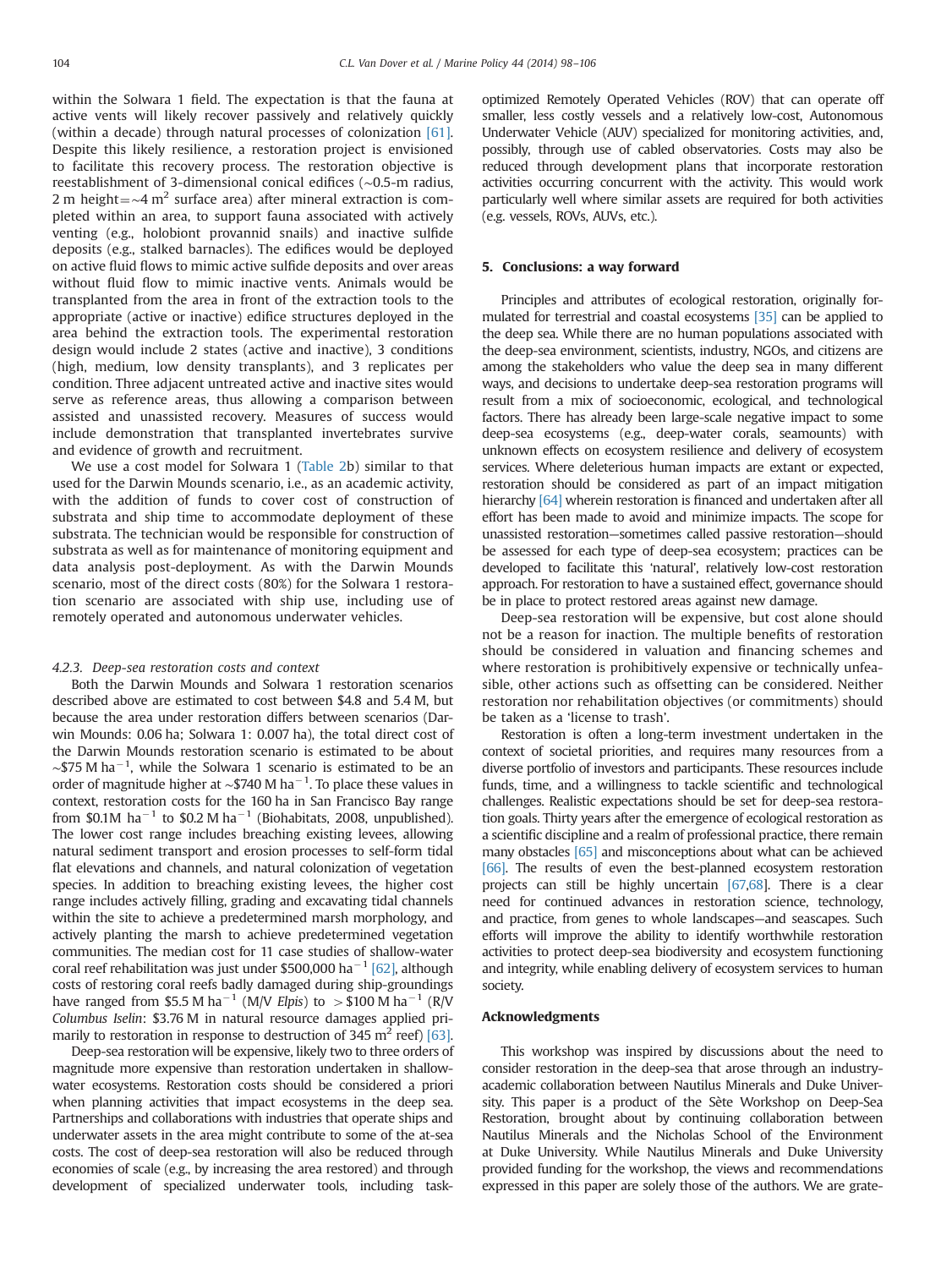ful to Ms. Kristen Maize for her pre-workshop interviews of participants and to the Fall 2011 Duke deep-sea restoration discussion group (Dr. Rebecca Vidra, Danielle Boudreau, Melissa Kemm, Kaitlin Kovacs).

#### Appendix A. Supplementary material

Supplementary data associated with this article can be found in the online version at <http://dx.doi.org/10.1016/j.marpol.2013.07.006>.

#### References

- [1] [Hall-Spencer](http://refhub.elsevier.com/S0308-597X(13)00148-6/sbref1) J, Allain V, Fosså JH. Trawling damage to Northeast Atlantic ancient coral reefs. [Proceedings](http://refhub.elsevier.com/S0308-597X(13)00148-6/sbref1) of the Royal Society London, Series B, Biology [2002;269:507](http://refhub.elsevier.com/S0308-597X(13)00148-6/sbref1)–11.
- [2] Glover AG, Smith CR. The deep-sea floor [ecosystem:](http://refhub.elsevier.com/S0308-597X(13)00148-6/sbref2) current status and prospects of anthropogenic change by the year 2025. [Environmental](http://refhub.elsevier.com/S0308-597X(13)00148-6/sbref2) Conservation [2003;30:219](http://refhub.elsevier.com/S0308-597X(13)00148-6/sbref2)–41.
- [3] Thiel H. [Anthropogenic](http://refhub.elsevier.com/S0308-597X(13)00148-6/sbref3) impacts on the deep sea. In: Tyler P, editor. Ecosystems of the deep ocean. [Amsterdam:](http://refhub.elsevier.com/S0308-597X(13)00148-6/sbref3) Elsevier Science; 2003. p. 427–71.
- [4] Roberts S, Hirshfield M. [Deep-sea](http://refhub.elsevier.com/S0308-597X(13)00148-6/sbref4) corals: out of sight, but no longer out of mind. Frontiers in Ecology and the [Environment](http://refhub.elsevier.com/S0308-597X(13)00148-6/sbref4) 2004;2:123–30.
- [5] Davies AJ, Roberts JM, [Hall-Spencer](http://refhub.elsevier.com/S0308-597X(13)00148-6/sbref5) J. Preserving deep-sea natural heritage: emerging issues in offshore conservation and [management.](http://refhub.elsevier.com/S0308-597X(13)00148-6/sbref5) Biological Conservation [2007;138:299](http://refhub.elsevier.com/S0308-597X(13)00148-6/sbref5)–312.
- [6] Smith CR, Levin LA, [Koslow](http://refhub.elsevier.com/S0308-597X(13)00148-6/sbref6) A, Tyler PA, Glover AG. The near future of the deep seafloor ecosystems. In: Polunin N, editor. Aquatic [ecosystems:](http://refhub.elsevier.com/S0308-597X(13)00148-6/sbref6) trends and global prospects. [Cambridge:](http://refhub.elsevier.com/S0308-597X(13)00148-6/sbref6) Cambridge University Press; 2008. p. 334–49.
- [7] van den Hove S, Moreau V. Deep-sea biodiversity and [ecosystems:](http://refhub.elsevier.com/S0308-597X(13)00148-6/sbref7) a scoping report on their socio-economy, management and [governance.Cambridge,](http://refhub.elsevier.com/S0308-597X(13)00148-6/sbref7) UK: UNEP World [Conservation](http://refhub.elsevier.com/S0308-597X(13)00148-6/sbref7) Monitoring Centre; 2007.
- [8] Robison BH. Conservation of deep pelagic biodiversity. [Conservation](http://refhub.elsevier.com/S0308-597X(13)00148-6/sbref8) Biology [2009;23:847](http://refhub.elsevier.com/S0308-597X(13)00148-6/sbref8)–85858.
- [9] Benn AR, Weaver PPE, Billett DSM, van den Hove S, Murdock AP, [Doneghan](http://refhub.elsevier.com/S0308-597X(13)00148-6/sbref9) GB, et al. Human [activities](http://refhub.elsevier.com/S0308-597X(13)00148-6/sbref9) on the deep seafloor in the North East Atlantic: an assessment of spatial extent. PLoS One [2010;5:e12730.](http://refhub.elsevier.com/S0308-597X(13)00148-6/sbref9)
- [10] Tsounis G, Rossi S, Grigg R, Santangelo G, Bramanti L, Gili J. The [exploitation](http://refhub.elsevier.com/S0308-597X(13)00148-6/sbref10) and conservation of precious corals. [Oceanography](http://refhub.elsevier.com/S0308-597X(13)00148-6/sbref10) and Marine Biology: An Annual Review [2010;48:161](http://refhub.elsevier.com/S0308-597X(13)00148-6/sbref10)–212.
- [11] [Ramirez-Llodra](http://refhub.elsevier.com/S0308-597X(13)00148-6/sbref11) E, Tyler PA, Baker MC, Bergstad OA, Clark MR, Escobar E, et al. Man and the last great [wilderness:](http://refhub.elsevier.com/S0308-597X(13)00148-6/sbref11) human impact on the deep sea. PloS One [2011;6:e22588.](http://refhub.elsevier.com/S0308-597X(13)00148-6/sbref11)
- [12] Watson R, Morato T. Fishing down the deep: accounting for [within-species](http://refhub.elsevier.com/S0308-597X(13)00148-6/sbref12) changes in depth of fishing—a second look. Fisheries Research [2013;140:63](http://refhub.elsevier.com/S0308-597X(13)00148-6/sbref12)–5.
- [13] Taranto GH, Kvile KØ, Pitcher TJ, Morato T. An ecosystem [evaluation](http://refhub.elsevier.com/S0308-597X(13)00148-6/sbref13) framework for global seamount conservation and [management.](http://refhub.elsevier.com/S0308-597X(13)00148-6/sbref13) PLoS One 2012;7: [e42950.](http://refhub.elsevier.com/S0308-597X(13)00148-6/sbref13)
- [14] Ban NC, Bax NJ, Gjerde KM, Deviller R, Dunn DC, Dunstan PK, et al. [Systematic](http://refhub.elsevier.com/S0308-597X(13)00148-6/sbref14) [conservation](http://refhub.elsevier.com/S0308-597X(13)00148-6/sbref14) planning: a better recipe for managing the high seas for biodiversity conservation and sustainable use. [Conservation](http://refhub.elsevier.com/S0308-597X(13)00148-6/sbref14) Letters 2013;  $XX:1-14$  $XX:1-14$
- [15] [Armstrong](http://refhub.elsevier.com/S0308-597X(13)00148-6/sbref15) CW, Foley NS, Tinch R, van den Hove S. Services from the deep: steps towards valuation of deep-sea goods and services. [Ecosystem](http://refhub.elsevier.com/S0308-597X(13)00148-6/sbref15) Services 2012;2:2–13.
- [16] Gjerde KM. Challenges to protecting the marine [environment](http://refhub.elsevier.com/S0308-597X(13)00148-6/sbref16) beyond national jurisdiction. [International](http://refhub.elsevier.com/S0308-597X(13)00148-6/sbref16) Journal of Marine and Coastal Law 2012;27:839–47.
- [17] Collins P, Kennedy R, Copley J, Boschen R, Fleming N, Forde J, et al. [VentBase:](http://refhub.elsevier.com/S0308-597X(13)00148-6/sbref17) developing a consensus among [stakeholders](http://refhub.elsevier.com/S0308-597X(13)00148-6/sbref17) in the deep sea regarding [environmental](http://refhub.elsevier.com/S0308-597X(13)00148-6/sbref17) impact assessment for deep-sea mining. Marine Policy [2013;42:334](http://refhub.elsevier.com/S0308-597X(13)00148-6/sbref17)–6.
- [18] Danovaro R, Gambi C, Dell′Anno A, [Corinaldesi](http://refhub.elsevier.com/S0308-597X(13)00148-6/sbref18) C, Fraschetti S, Vanreusel A, et al. [Exponential](http://refhub.elsevier.com/S0308-597X(13)00148-6/sbref18) decline of deep-sea ecosystem functioning linked to benthic [biodiversity](http://refhub.elsevier.com/S0308-597X(13)00148-6/sbref18) loss. Current Biology 2008;18:1–8.
- [19] Dinmore TA, Duplisea DE, [Rackham](http://refhub.elsevier.com/S0308-597X(13)00148-6/sbref19) BD, Maxwell DL, Jennings S. Impact of a large-scale area closure on patterns of fishing [disturbance](http://refhub.elsevier.com/S0308-597X(13)00148-6/sbref19) and the consequences for benthic [communities.](http://refhub.elsevier.com/S0308-597X(13)00148-6/sbref19) ICES Journal of Marine Science [2003;3139:371](http://refhub.elsevier.com/S0308-597X(13)00148-6/sbref19)–80.
- [20] Rogers AD, Gianni M. The [implementation](http://refhub.elsevier.com/S0308-597X(13)00148-6/sbref20) of UNGA resolutions 61/105 and 64/72 in the [management](http://refhub.elsevier.com/S0308-597X(13)00148-6/sbref20) of deep-sea fisheries on the High Seas.London, United Kingdom: [International](http://refhub.elsevier.com/S0308-597X(13)00148-6/sbref20) Programme on State of the Ocean; 2010 ([report prepared for the Deep-Sea [Conservation](http://refhub.elsevier.com/S0308-597X(13)00148-6/sbref20) Coalition]).
- [21] Gilman E, Dunn D, Read A, [Hyrenbach](http://refhub.elsevier.com/S0308-597X(13)00148-6/sbref21) KD, Warner R. Designing criteria suites to identify discrete and networked sites of high value across [manifestations](http://refhub.elsevier.com/S0308-597X(13)00148-6/sbref21) of biodiversity. Biodiversity and Conservation [2011;20:3363](http://refhub.elsevier.com/S0308-597X(13)00148-6/sbref21)–83.
- [22] Weaver P, Johnson D. Biodiversity: think big for marine [conservation.](http://refhub.elsevier.com/S0308-597X(13)00148-6/sbref22) Nature [2012;483:399.](http://refhub.elsevier.com/S0308-597X(13)00148-6/sbref22)
- [23] Van Dover CL, Smith CR, Ardron J, Dunn D, Gjerde K, Levin L, et al. [Designating](http://refhub.elsevier.com/S0308-597X(13)00148-6/sbref23) networks of [chemosynthetic](http://refhub.elsevier.com/S0308-597X(13)00148-6/sbref23) ecosystem reserves in the deep sea. Marine Policy [2012;36:378](http://refhub.elsevier.com/S0308-597X(13)00148-6/sbref23)–81.
- [24] Clewell AF, Aronson J. Ecological [restoration:](http://refhub.elsevier.com/S0308-597X(13)00148-6/sbref24) principles, values, and structure of an emerging profession. 2nd [edWashington](http://refhub.elsevier.com/S0308-597X(13)00148-6/sbref24) DC: Island Press; 2013.
- [25] Hobbs RJ, Harris JA. [Restoration](http://refhub.elsevier.com/S0308-597X(13)00148-6/sbref25) ecology: repairing the Earth's ecosystems in the new [millennium.](http://refhub.elsevier.com/S0308-597X(13)00148-6/sbref25) Restoration Ecology 2001;9:239–46.
- [26] Choi Y, [Temperton](http://refhub.elsevier.com/S0308-597X(13)00148-6/sbref26) V, Allen E, Grootjans A, Halassy M, Hobbs R, et al. Ecological restoration for future [sustainability.](http://refhub.elsevier.com/S0308-597X(13)00148-6/sbref26) Ecoscience 2008;15:53–64.
- [27] Aronson J, Alexander S. Ecosystem [restoration](http://refhub.elsevier.com/S0308-597X(13)00148-6/sbref27) is now a global priority: time to roll up our sleeves. Restoration Ecology [2013;21:293](http://refhub.elsevier.com/S0308-597X(13)00148-6/sbref27)–6.
- [28] Barbier EB. Coastal wetland [restoration](http://refhub.elsevier.com/S0308-597X(13)00148-6/sbref28) and the deepwater horizon oil spill. Vanderbilt Law Review [2011;62:1821](http://refhub.elsevier.com/S0308-597X(13)00148-6/sbref28)–49.
- [29] FAO. International guidelines for the [management](http://refhub.elsevier.com/S0308-597X(13)00148-6/sbref29) of deep-sea fisheries in the high [seas.Rome,](http://refhub.elsevier.com/S0308-597X(13)00148-6/sbref29) Italy: FAO; 2009.
- [30] Verlaan P. The International Marine Mineral Society's code for [environmental](http://refhub.elsevier.com/S0308-597X(13)00148-6/othref0005) [management](http://refhub.elsevier.com/S0308-597X(13)00148-6/othref0005) of marine mining. In: Proceedings of the offshore technology [conference;](http://refhub.elsevier.com/S0308-597X(13)00148-6/othref0005) 2011.
- [31] Coffey Natural Systems. [Environmental](http://refhub.elsevier.com/S0308-597X(13)00148-6/othref0010) impact statement for the Nautilus Minerals Solwara 1 Project in Papua New Guinea; 2008. 〈[http://www.cares.](http://www.cares.nautilusminerals.com/EIA2.aspx?npath=1,4,5,13) [nautilusminerals.com/EIA2.aspx?npath](http://www.cares.nautilusminerals.com/EIA2.aspx?npath=1,4,5,13)=1,4,5,13〉 [accessed 02.02.13].
- [32] UNGA. Resolution 48/263 agreement relating to the [implementation](http://refhub.elsevier.com/S0308-597X(13)00148-6/othref0015) of part XI of the United Nations [convention](http://refhub.elsevier.com/S0308-597X(13)00148-6/othref0015) on the law of the sea of 10th December 1982. Document [A/RES/48/26317.](http://refhub.elsevier.com/S0308-597X(13)00148-6/othref0015) United Nations General Assembly; August [1994.](http://refhub.elsevier.com/S0308-597X(13)00148-6/othref0015)
- [33] UNGA. Agreement for the [implementation](http://refhub.elsevier.com/S0308-597X(13)00148-6/othref0020) of the provisions of the United Nations [Convention](http://refhub.elsevier.com/S0308-597X(13)00148-6/othref0020) on the law of the sea of 10th December 1982 relating to the conservation and [management](http://refhub.elsevier.com/S0308-597X(13)00148-6/othref0020) of straddling fish stocks and highly migratory fish stocks. Document [A/CONF.164/37.](http://refhub.elsevier.com/S0308-597X(13)00148-6/othref0020) United Nations General Assembly; 8 [September](http://refhub.elsevier.com/S0308-597X(13)00148-6/othref0020) 1995.
- [34] Millenium Ecosystem [Assessment.](http://refhub.elsevier.com/S0308-597X(13)00148-6/sbref30) Washington DC: Island Press; 2005.
- [35] Society for Ecological [Restoration](http://refhub.elsevier.com/S0308-597X(13)00148-6/sbref31) (SER). The SER primer on ecological [restoration.Washington](http://refhub.elsevier.com/S0308-597X(13)00148-6/sbref31) DC: Society for Ecological Restoration International, Science and Policy [Working](http://refhub.elsevier.com/S0308-597X(13)00148-6/sbref31) Group; 2004.
- [36] Shank TM, Fornari DJ, Von Damm KL, Lilley MD, [Haymon](http://refhub.elsevier.com/S0308-597X(13)00148-6/sbref32) RM, Lutz RA. Temporal and spatial patterns of biological community [development](http://refhub.elsevier.com/S0308-597X(13)00148-6/sbref32) at nascent deep-sea [hydrothermal](http://refhub.elsevier.com/S0308-597X(13)00148-6/sbref32) vents (9°50'N, East Pacific Rise). Deep-Sea Research Part II [1998;45:465](http://refhub.elsevier.com/S0308-597X(13)00148-6/sbref32)–515.
- [37] Govenar B, Freeman M, Bergquist DC, Johnson GA, Fisher CR. [Composition](http://refhub.elsevier.com/S0308-597X(13)00148-6/sbref33) of a [one-year-old](http://refhub.elsevier.com/S0308-597X(13)00148-6/sbref33) Riftia pachyptila community following a clearance experiment: insight to succession patterns at deep-sea [hydrothermal](http://refhub.elsevier.com/S0308-597X(13)00148-6/sbref33) vents. Biological Bulletin [2004;207:177](http://refhub.elsevier.com/S0308-597X(13)00148-6/sbref33)–82.
- [38] Roberts JM, Wheeler AJ, [Freiwald](http://refhub.elsevier.com/S0308-597X(13)00148-6/sbref34) A, Reefs of the deep: the biology and geology of cold-water coral ecosystems. Science [2006;312:543](http://refhub.elsevier.com/S0308-597X(13)00148-6/sbref34)–7.
- [39] Morgan CL. Resource estimates of the Clarion–Clipperton [manganese](http://refhub.elsevier.com/S0308-597X(13)00148-6/sbref35) nodule deposits. In: Cronan DS, editor. [Handbook](http://refhub.elsevier.com/S0308-597X(13)00148-6/sbref35) of marine mineral deposits. Boca [Raton,](http://refhub.elsevier.com/S0308-597X(13)00148-6/sbref35) USA: CRC Press; 2000. p. 145–70.
- [40] Vrijenhoek RC. Genetic diversity and connectivity of deep-sea [hydrothermal](http://refhub.elsevier.com/S0308-597X(13)00148-6/sbref36) vent [metapopulations.](http://refhub.elsevier.com/S0308-597X(13)00148-6/sbref36) Molecular Ecology 2010;19:4391–411.
- [41] Moalic Y, Desbruyères D, Duarte CM, Rozenfeld AF, Bachraty C, [Arnaud-Haond](http://refhub.elsevier.com/S0308-597X(13)00148-6/sbref37) S. [Biogeography](http://refhub.elsevier.com/S0308-597X(13)00148-6/sbref37) revisited with network theory: retracing the history of [hydrothermal](http://refhub.elsevier.com/S0308-597X(13)00148-6/sbref37) vent communities. Systematic Biology 2012;61:127–37.
- [42] Miller K, Williams A, Rowden AA, Knowles C, Dunshea G. Conflicting [estimates](http://refhub.elsevier.com/S0308-597X(13)00148-6/sbref38) of connectivity among deep-sea coral [populations.](http://refhub.elsevier.com/S0308-597X(13)00148-6/sbref38) Marine Ecology [2010;31:144](http://refhub.elsevier.com/S0308-597X(13)00148-6/sbref38)–57.
- [43] Grassle JF, Maciolek NJ. [Deep-sea](http://refhub.elsevier.com/S0308-597X(13)00148-6/sbref39) species richness: regional and local diversity estimates from [quantitative](http://refhub.elsevier.com/S0308-597X(13)00148-6/sbref39) bottom samples. American Naturalist [1992;139:313](http://refhub.elsevier.com/S0308-597X(13)00148-6/sbref39)–41.
- [44] Bors EK, Rowden AA, Maas EW, Clark MR, Shank TM. Patterns of [deep-sea](http://refhub.elsevier.com/S0308-597X(13)00148-6/sbref40) genetic connectivity in the New Zealand region: implications for [management](http://refhub.elsevier.com/S0308-597X(13)00148-6/sbref40) of benthic ecosystems. PLoS One [2012;7:e49474.](http://refhub.elsevier.com/S0308-597X(13)00148-6/sbref40)
- [45] Grenier JL, Davis JA. Water quality in San Francisco Bay, [California:](http://refhub.elsevier.com/S0308-597X(13)00148-6/sbref41) current condition and potential issues for the South Bay salt pond [restoration](http://refhub.elsevier.com/S0308-597X(13)00148-6/sbref41) project. Reviews of Environmental [Contamination](http://refhub.elsevier.com/S0308-597X(13)00148-6/sbref41) and Toxicology 2010;206:115–47.
- [46] Callaway J, Parker V, Vasey M, Schile L, Herbert E. Tidal wetland [restoration](http://refhub.elsevier.com/S0308-597X(13)00148-6/sbref42) in San Francisco Bay: history and current issues. San [Francisco](http://refhub.elsevier.com/S0308-597X(13)00148-6/sbref42) Estuary and [Watershed](http://refhub.elsevier.com/S0308-597X(13)00148-6/sbref42) Science 2011;9:1–12.
- [47] Foley N, van Rensburg TN, [Armstrong](http://refhub.elsevier.com/S0308-597X(13)00148-6/sbref43) CW. The ecological and economic value of cold-water coral ecosystems. Ocean and Coastal [Management](http://refhub.elsevier.com/S0308-597X(13)00148-6/sbref43) [2010;53:1](http://refhub.elsevier.com/S0308-597X(13)00148-6/sbref43)–39.
- [48] Glowka L. [Bioprospecting,](http://refhub.elsevier.com/S0308-597X(13)00148-6/sbref44) alien invasive species, and hydrothermal vents: three emerging legal issues in the [conservation](http://refhub.elsevier.com/S0308-597X(13)00148-6/sbref44) and sustainable use of biodiversity. Tulane [Environmental](http://refhub.elsevier.com/S0308-597X(13)00148-6/sbref44) Law Journal 2000;329:330–1.
- [49] Arrieta JM, [Arnaud-Haond](http://refhub.elsevier.com/S0308-597X(13)00148-6/sbref45) S, Duarte CM. What lies underneath: conserving the oceans' genetic resources. [Proceedings](http://refhub.elsevier.com/S0308-597X(13)00148-6/sbref45) of the National Academy of Science, USA [2010;107:18318](http://refhub.elsevier.com/S0308-597X(13)00148-6/sbref45)–24.
- [50] Godet L, Zelnio KA, Van Dover CL. Scientists as stakeholders in [conservation](http://refhub.elsevier.com/S0308-597X(13)00148-6/sbref46) of [hydrothermal](http://refhub.elsevier.com/S0308-597X(13)00148-6/sbref46) vents. Conservation Biology 2011;25:214–22.
- [51] Peterson C, Lipcius R, Powers S. [Conceptual](http://refhub.elsevier.com/S0308-597X(13)00148-6/sbref47) progress towards predicting quantitative ecosystem benefits of ecological [restorations.](http://refhub.elsevier.com/S0308-597X(13)00148-6/sbref47) Marine Ecology Progress Series [2003;264:297](http://refhub.elsevier.com/S0308-597X(13)00148-6/sbref47)–307.
- [52] Wheeler AJ, Bett BJ, Billett DSM, Masson DG, Mayor D. The impact of [demersal](http://refhub.elsevier.com/S0308-597X(13)00148-6/sbref48) trawling on NE Atlantic [deep-water](http://refhub.elsevier.com/S0308-597X(13)00148-6/sbref48) coral habitats: the case of the Darwin [Mounds,](http://refhub.elsevier.com/S0308-597X(13)00148-6/sbref48) U.K. In: Barnes PW, Thomas JP, editors. Benthic habitats and the effects of fishing. Bethesda, [Maryland:](http://refhub.elsevier.com/S0308-597X(13)00148-6/sbref48) American Fisheries Society; 2005. p. [807](http://refhub.elsevier.com/S0308-597X(13)00148-6/sbref48)–17.
- [53] Fosså JH, Mortensen PB, Furevik DM. The [deep-water](http://refhub.elsevier.com/S0308-597X(13)00148-6/sbref49) coral Lophelia pertusa in Norwegian waters: distribution and fishery impacts. [Hydrobiologia](http://refhub.elsevier.com/S0308-597X(13)00148-6/sbref49) [2002;471:1](http://refhub.elsevier.com/S0308-597X(13)00148-6/sbref49)–12.